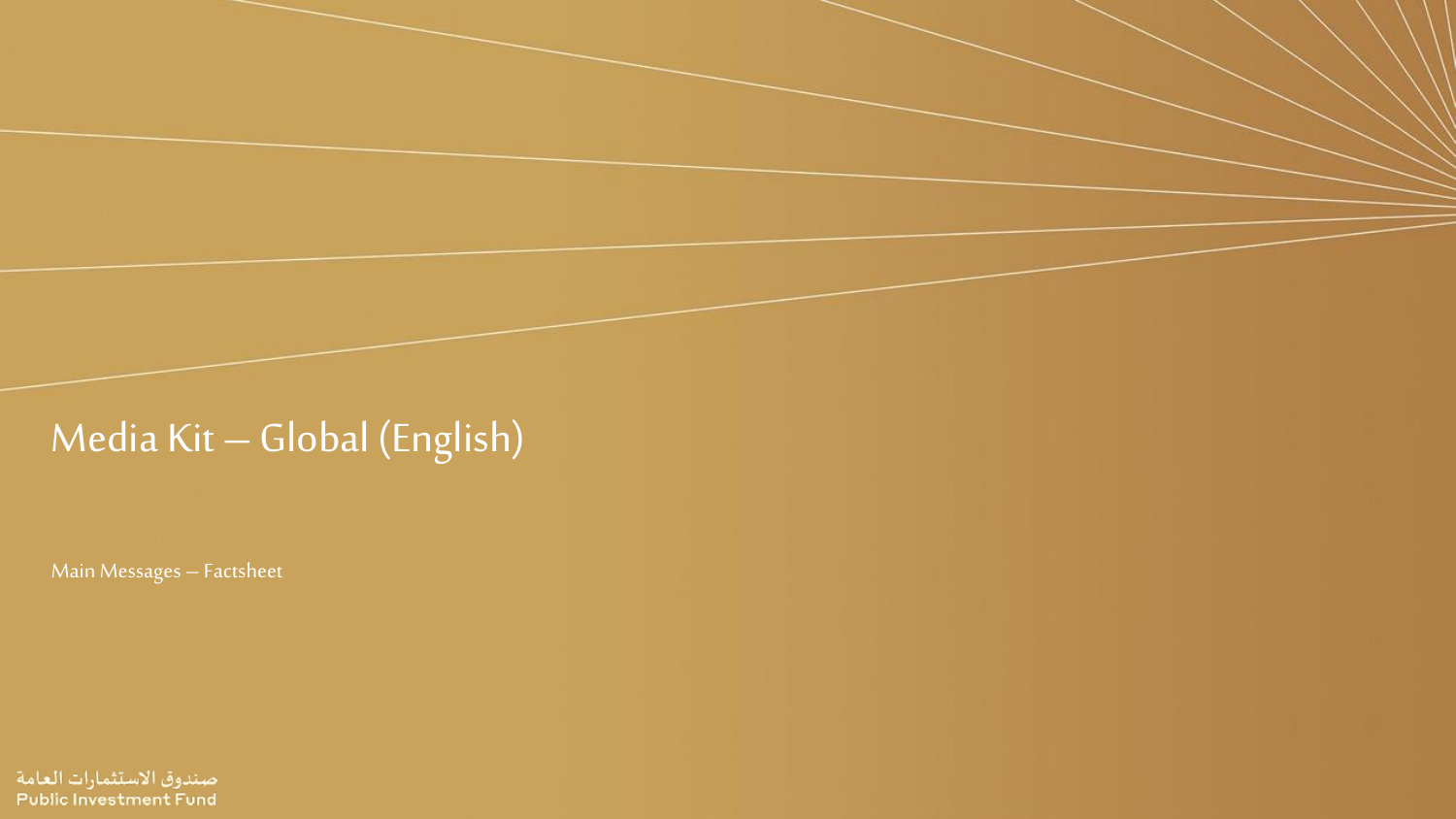### Fact Sheet (1/5) - PIF achievements until 2020

#### **Achievements by the end of 2020:**

- AUM reached around USD400 billion
- Generated 331,000 direct and indirect job opportunities
- The Fund remains committed to maintaining the breakdown of its investments as 80% domestic and 20% international
- PIF created 10 new sectors and launched more than 30 companies that operate in various industries domestically
- Expanded its portfolio of Saudi enterprises by more than 70 companies
- Implementation of the Graduate Development Program (GDP) to enable human capital development by offering several tracks such as cybersecurity and information technology, finance, public policies, investment, business administration, and project management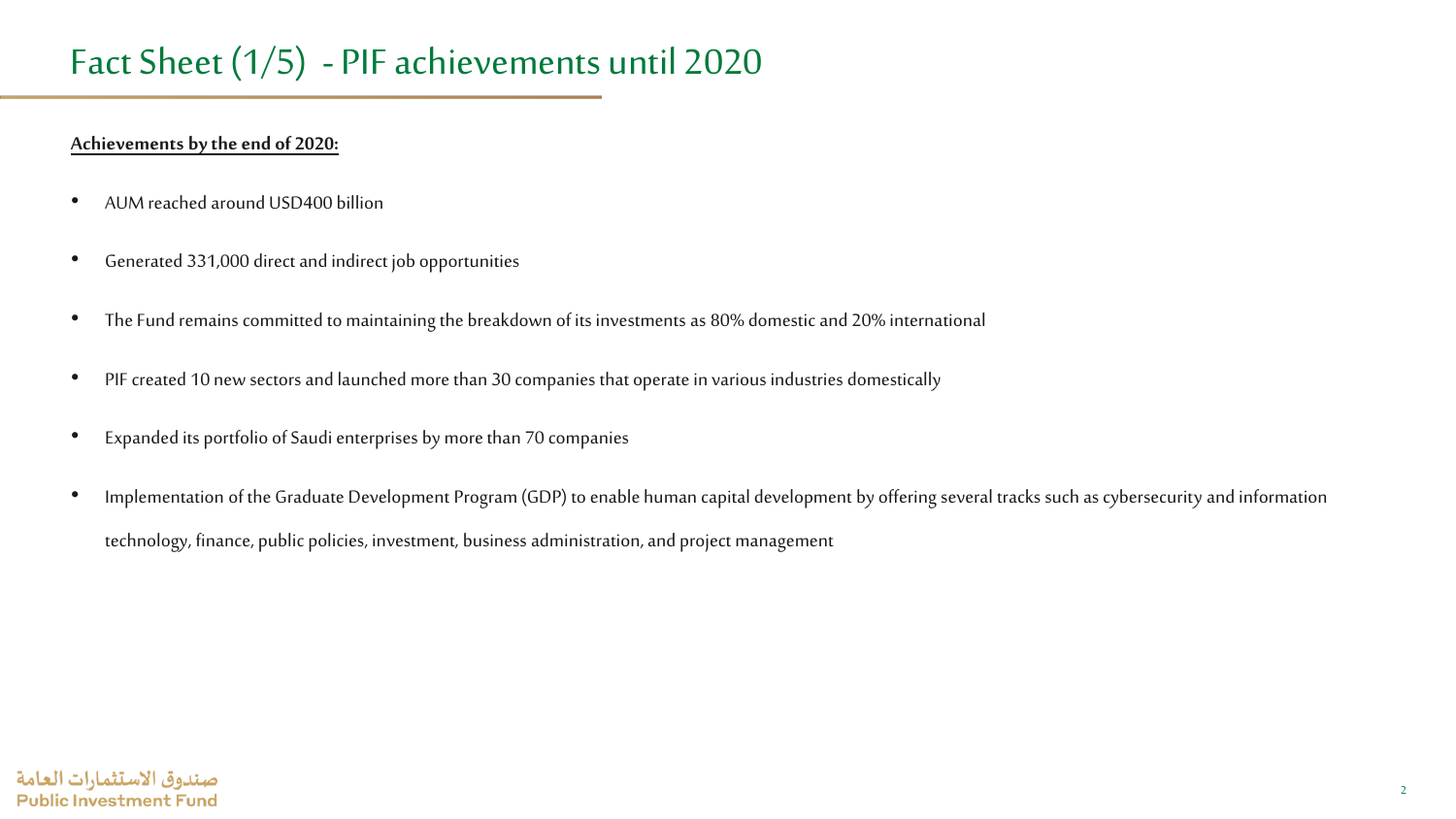### Fact Sheet (2/5) - PIF Targets for 2025

#### **Targets & Metrics by 2025**

- AUM to reach over USD1.07 trillion by end of 2025
- Aim to invest at least SAR150 billion (approximately USD40 billion) in the local economy by 2025
- Aim for the accumulated contribution of USD320 billion to non-oil GDP
- More than SAR750 billion (Approximately USD200 billion) of local investments cumulatively by 2025
- PIF and its portfolio companies to contribute 60% of local content
- Increase of assets in new and promising sectors to 21%
- Aims to create around 1.8 million jobs (direct and indirect) by 2025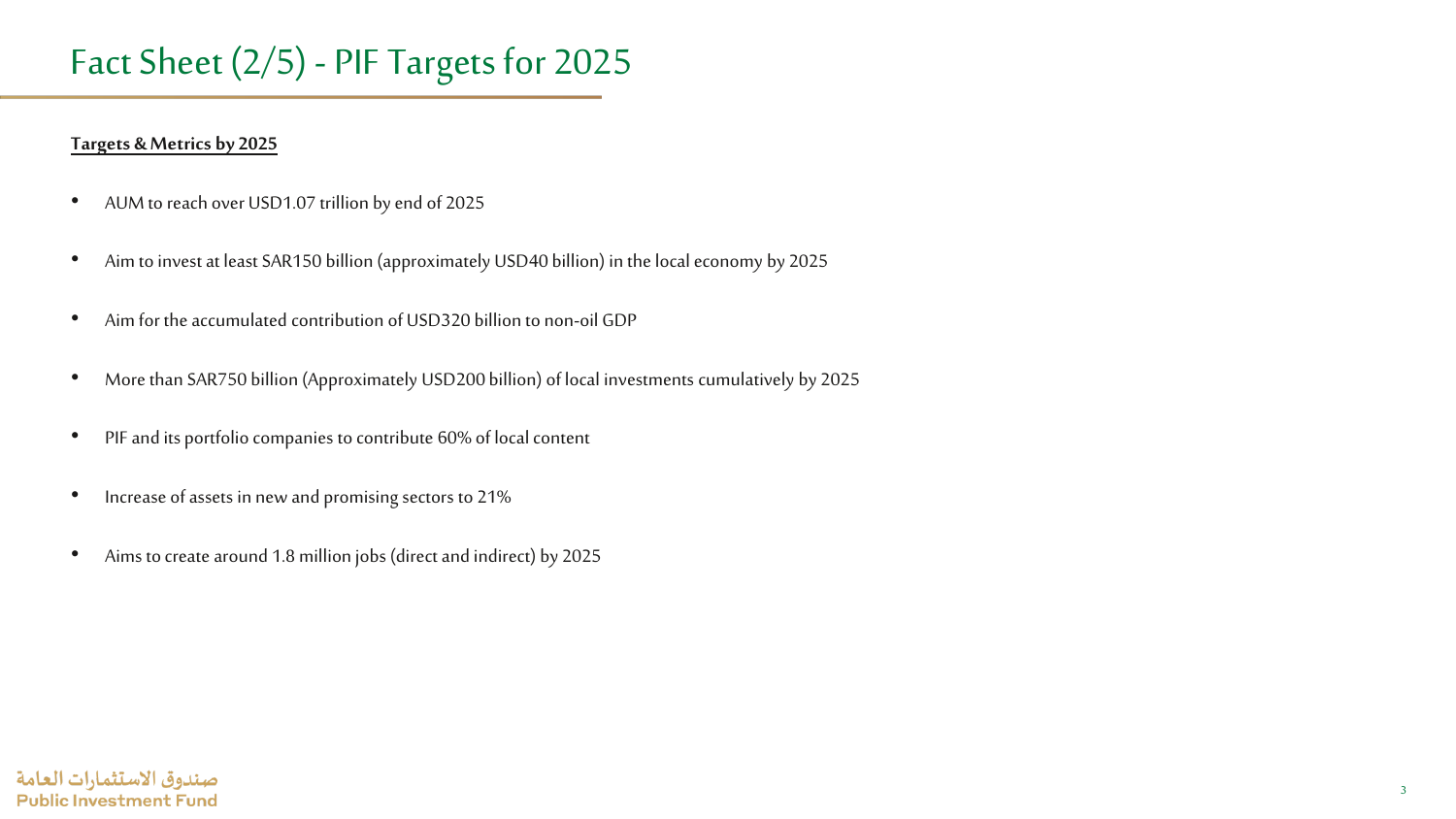

**Vital and Strategic Sectors** 

| Aerospace and<br>Defense | Vehicles                          | Transport and<br><b>Logistics Services</b> | Food and Agriculture | <b>Building and</b><br>Construction<br>Materials and<br>Services | Entertainment,<br>Tourism, and Sports          | <b>Financial Services</b> |
|--------------------------|-----------------------------------|--------------------------------------------|----------------------|------------------------------------------------------------------|------------------------------------------------|---------------------------|
| <b>Real Estate</b>       | Utilities and<br>Renewable Energy | Metals and Mining                          | Healthcare           | <b>Consumer Goods</b><br>and Retail                              | Telecommunication,<br>Media, and<br>Technology |                           |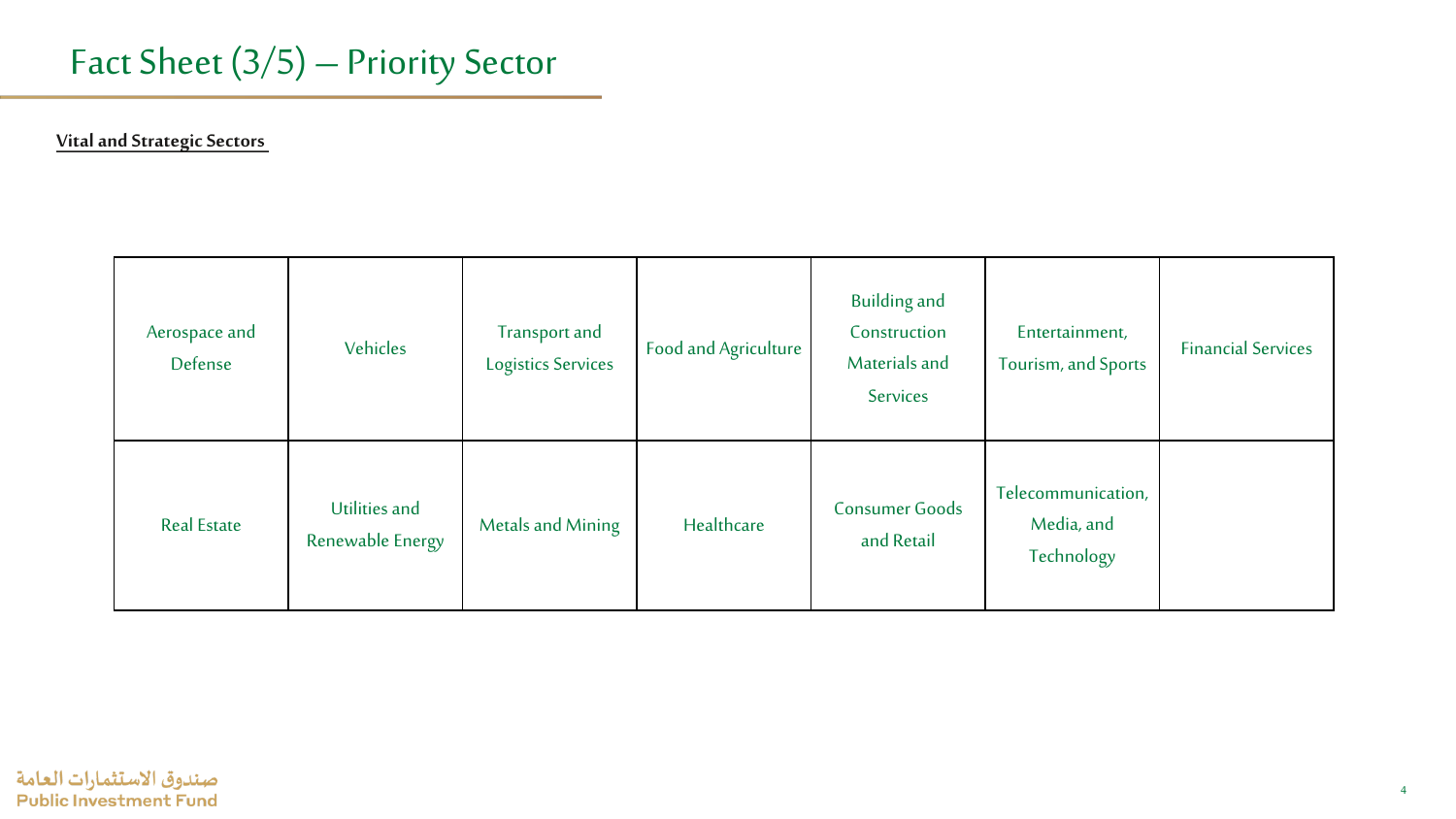### Fact Sheet (4/5) – PIF Funding Sources

**Funding Sources:**

Funding for PIF's businesses and investments are from four main sources:

| Capital injections from the government | Government assets transferred to PIF |  |  |
|----------------------------------------|--------------------------------------|--|--|
| Loans and debt instruments             | Retained earnings from investments   |  |  |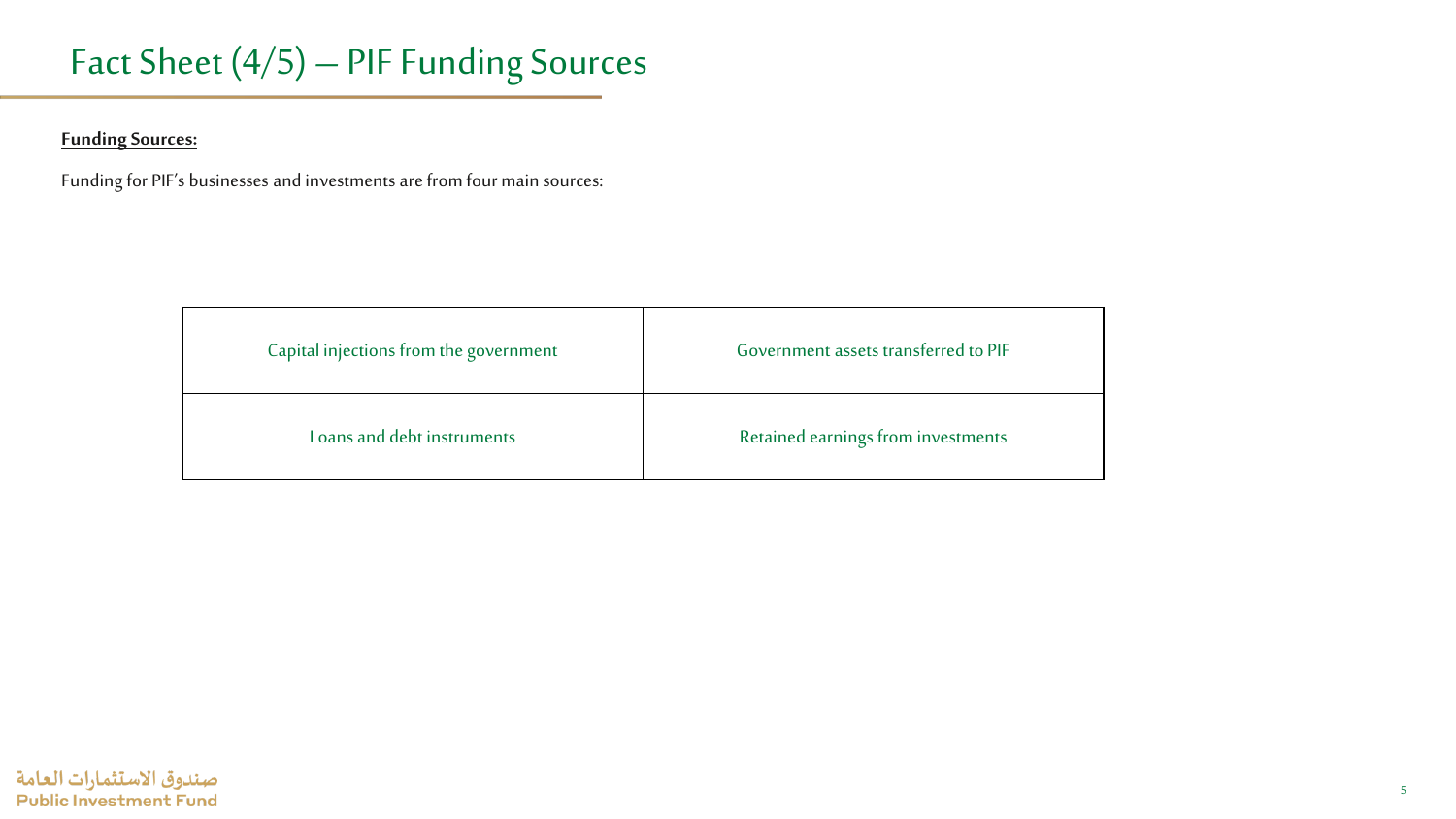### **Companies that have been established by PIF**

- NEOM
- Red Sea Development Company
- Qiddiya
- ROSHN
- AMAALA
- KAFD Development and Management company
- SAMI
- Saudi Investment Recycling Company (SIRC)
- Saudi Entertainment Venture (SEVEN)
- Saudi Information Technology Company (SITE)
- The National Energy Services (TARSHID)
- Rua Al Madinah Holding
- Noon
- The Saudi Jordanian Investment Fund
- Saudi Refinance Company (SRC)
- The Helicopter Company
- The Fund of Funds (JADA),
- Guld International Bank Saudi,
- Jeddah New Downtown Company
- National Security Services Company (SAFE)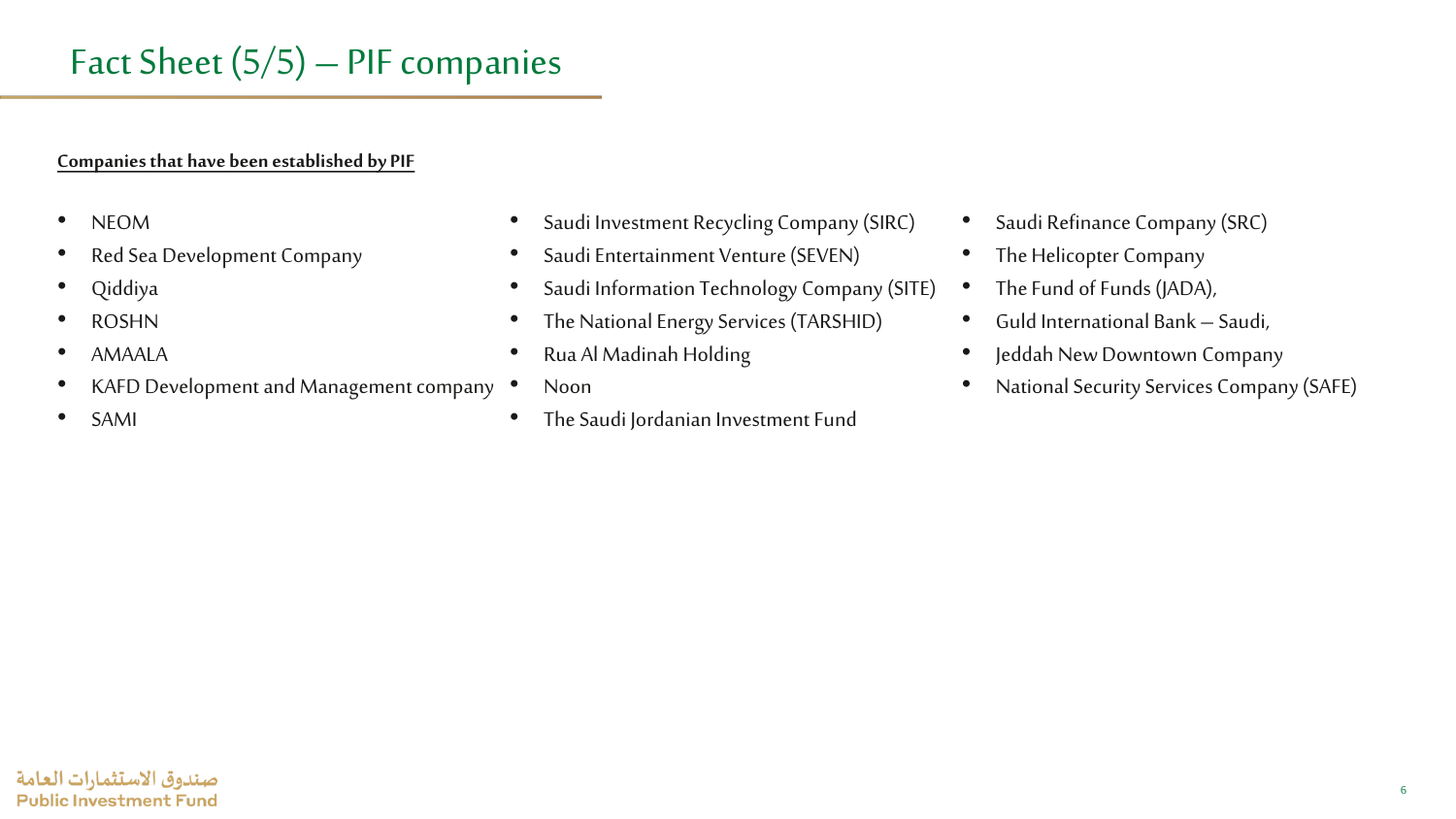#### **1. Q. What is PIF's Purpose?**

- PIF sits at the heart of the economic transformation of the Kingdom of Saudi Arabia envisaged as part of Vision 2030 the ambitious program to drive national economic transformation and achieve positive and sustainable change in Saudi Arabia.
- PIF's mission, under Vision2030, is to establish itself as one of the world's largest sovereign wealth funds by 2030, be a global investment powerhouse, enable the creation of new sectors and opportunities that will shape the future global economy, while driving the economic transformation of Saudi Arabia.
- PIF has made significant progress towards these goals and is the engine to achieve Vision2030.
- **2. Q. What has PIFachieved in the Vision Realization Program(2018-2020) ?**
- PIF is transforming rapidly and has made significant governance, operational and structural changes within the Fund.
- PIF is proud of the progress the Fund has made and through the first phase of its strategy- delivering strong results against ambitious targets:
	- PIF is among the largest Sovereign Wealth Funds in the world.
	- Assets Under Management (AUM) reached around USD400billion.
		- PIF grown to over 1,000 employees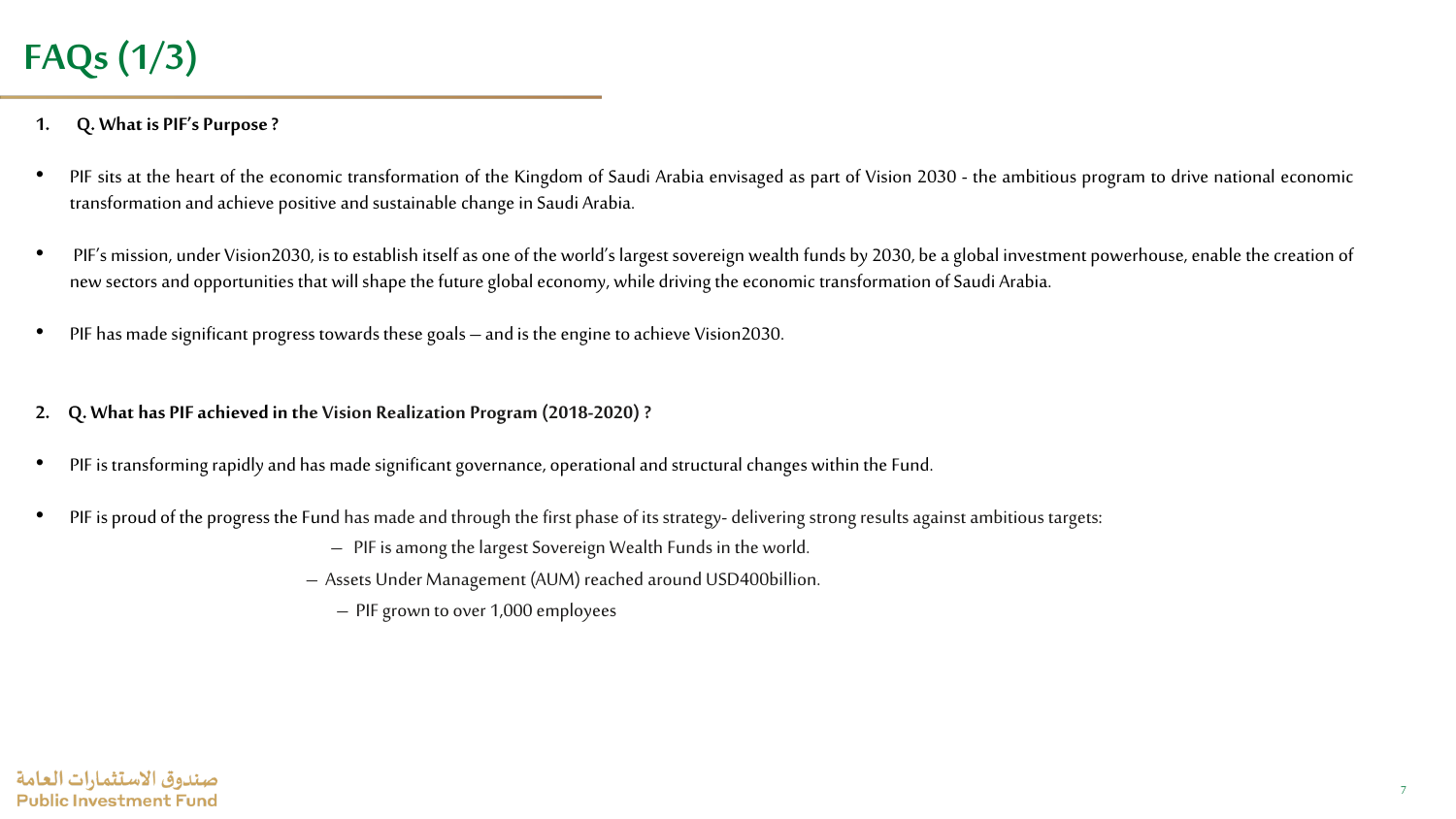# **FAQs (2/3)**

- **3. Q. How has PIFcontributed to Vision 2030 ?**
- PIF is proud of the significant value the Fund has generated for Saudi Arabia's economy and its citizens through its Vision Realization Program (2018-2020).
- PIF has been a significant investor AUM reached around USD400 billion
- PIF has made clear progress in stimulating and building resilience in the local economy and driving the economic transformation of Saudi Arabia
- Generated 331,000 direct and indirect job opportunities

- **4. Q. What is the PIF Strategy (2021-2025) ?**
- PIF's ambition and overall strategy has not changed- PIF remains central to support in realizing the Vision 2030.
- The PIF Strategy 2021-2025 is an ambitious strategic blueprint to achieve the Fund's 2030 aspirations
- The strategy will enable PIF to build on the proven successes and strong foundations laid since 2016 to ensure PIF becomes the partner of choice for innovative and progressive businesses and investors, worldwide; and grow and diversify the economy in Saudi Arabia.
- Focus on 13 strategic sectors locally including aerospace and defence, automotive, transport and logistics, food and agriculture among others.